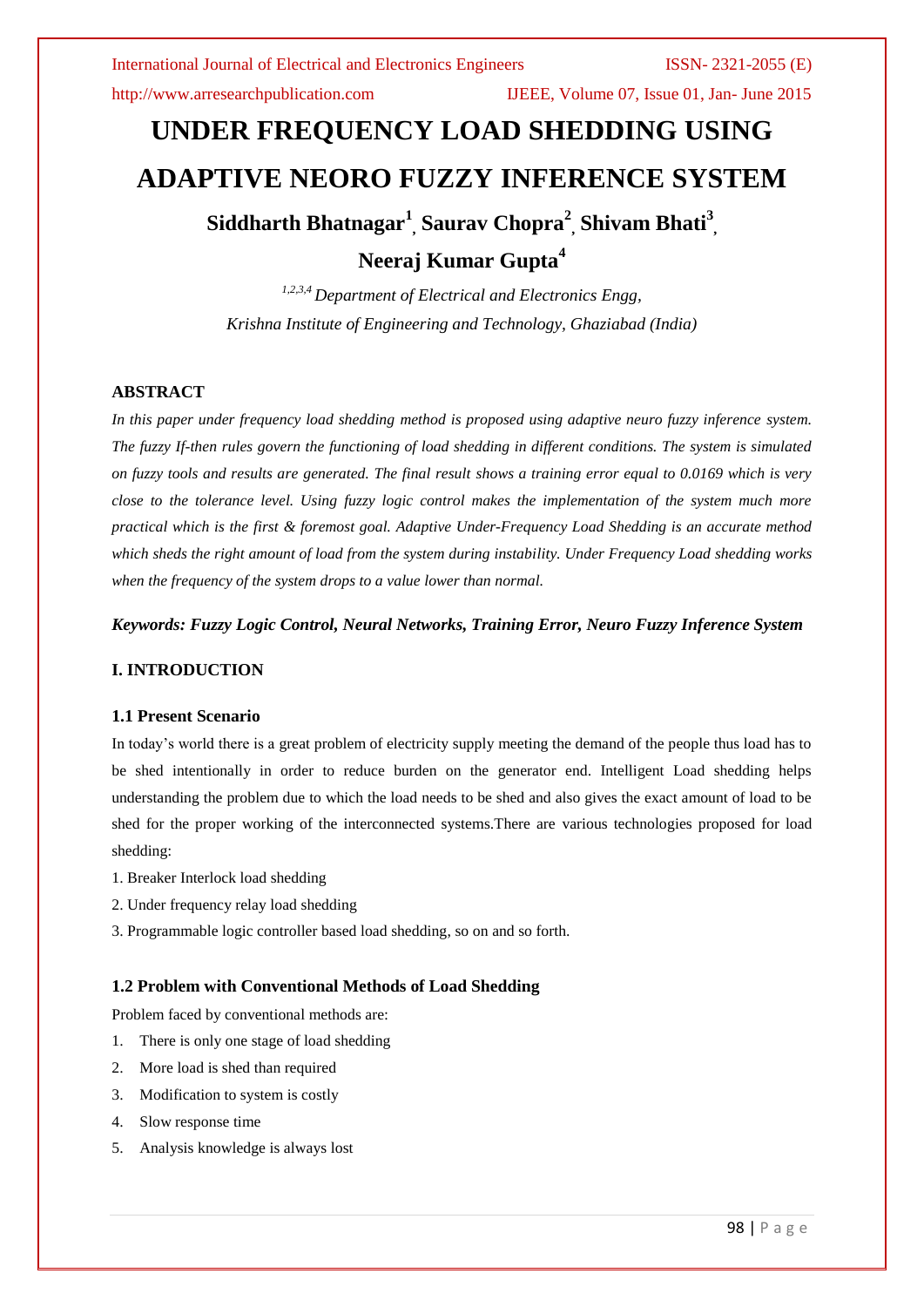#### **1.3 Solution Proposed in this Paper**

Solution to these problems is an intelligent load shedding method which is proposed in this paper using "NeuroFuzzy Inference System". Technologies utilized in the intelligent load shedding method are:

- 1. Fuzzy Logic Based System: The if-then rules of fuzzy logic are used. Based.
- 2. On the rule base the amount of load to be shed is decided.

#### **1.4 Advantages Over Other Systems**

Fuzzy logic control is very flexible and the use of adaptive neuro fuzzy logic provides the facility of learning. Here the back propagation algorithm is used which is used to deduce the output. Thus because of fuzzy system the use of other sensors is not important. Fuzzy gives the exact amount load to be shed and the error percentage is very low. The training and testing of data is also possible and the output is given by the trained data.

#### **II. LITERATURE REVIEW**

This research paper consist of two important aspect first is automatic under frequency load shedding and other is neuro fuzzy inference system. Power system stability is a very important aspect of power generation, there are various factors on which power system stability depends but here in this research paper we have consider two inputs- (i) Input frequency, (ii) Change in input frequency. Frequency is a continuous changing variable which is a function of the system generation and the supply. Many short circuits, load growth, generation shortages and other faults disturbs the voltage and frequency stabilities of the system. This instability causes the large scale blackouts and done serious damages to the equipment. To prevent such condition certain amount of load is required to be shed so as to keep the frequency in between normal working range.Now the first aspect of our research paper is under frequency load shedding which is defined as the set of controls which results in shedding the load in the power system. To control the frequency drop and maintain the frequency a certain amount of load is shed. Basic principles in the power system operation are frequency and voltage stabilities [1]. So usually under normal condition total generated power is equal to the sum of running load plus all real power losses. Normally load shedding is simply a balance maintaining between demand and generation. In Indian power generation takes place at 50Hz. So to avoid any blackout it is important to maintain the frequency at 50Hz. On the both ends of see-saw there is demand and generation so, when there is a slight increase in demand than generation than there is slight variation in frequency. Now suppose a large portion of generation is removed than there will be large variation of f.0/requency from 50Hz which can cause blackout. Now in these case AUFLS block come into play. So to maintain the balance between demand and generation supply to the AUFLS block is cut till the frequency reaches its normal value. Power system frequency is a continuous changing variable which is a function of generated supply and load demand in the power system. Recently the main challenges of electric power utilities is power system blackouts [2]. Power system blackouts are like chain reaction which runs from one region to other region if they are not controlled. Extreme system disturbances can result in uncontrolled output and isolation of areas causing formation of electrical islands. If such an area is under generated, it will experience a majorreduction in frequency. Unless sufficient generation with ability to increase output is available, the frequency decline will be largely determined by frequency sensitive characteristics of loads [3]. To execute the operation of extended area under frequency load shedding is used. Load shedding scheme is employed to cut-off certain load in order to supply by using the available amount of generation. Under frequency load shedding is a common practice for electric utilities for preventing frequency drop in power

http://www.arresearchpublication.com IJEEE, Volume 07, Issue 01, Jan- June 2015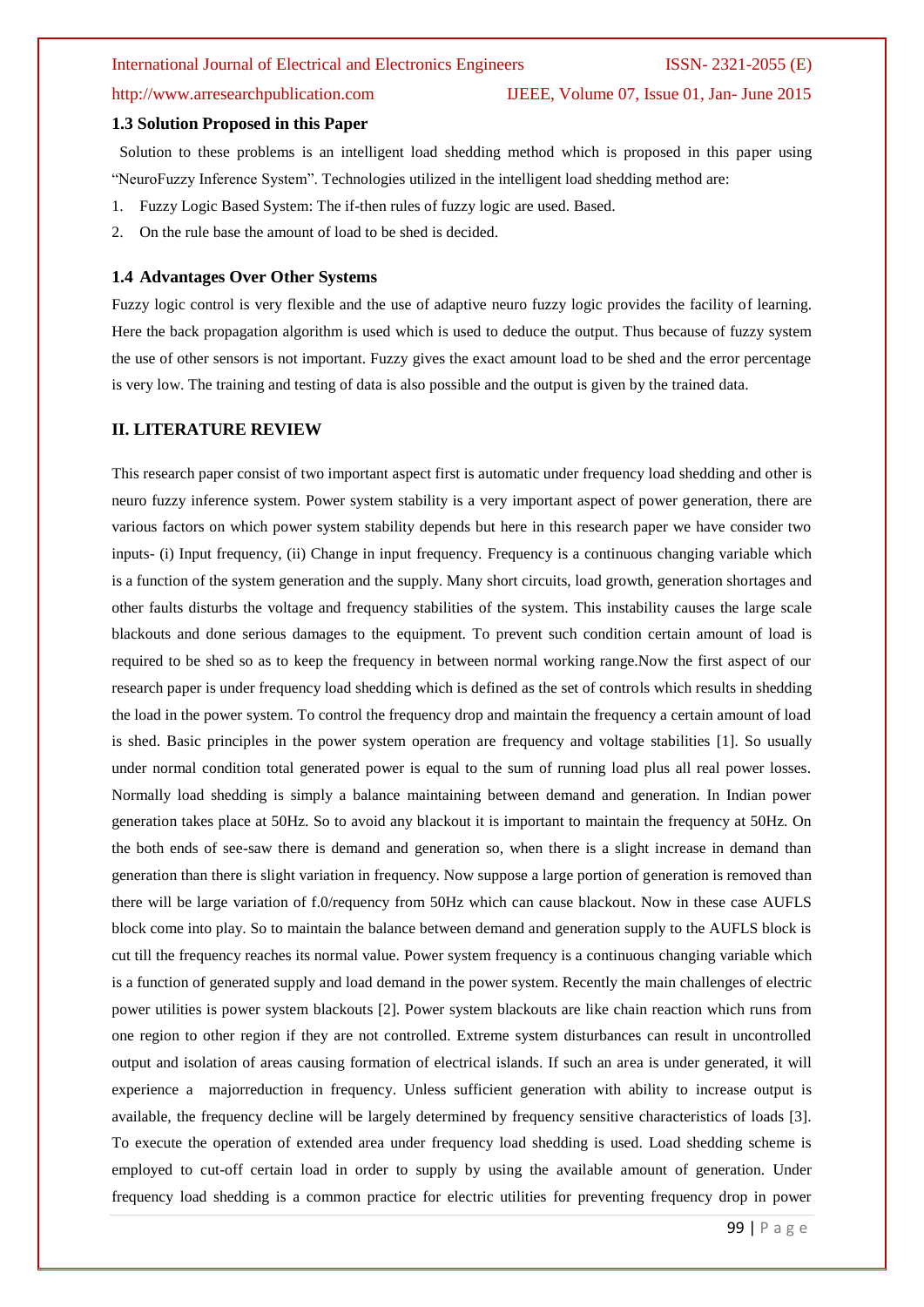# http://www.arresearchpublication.com IJEEE, Volume 07, Issue 01, Jan- June 2015

systems following a disturbance [4]. Load shedding schemes can be grouped into three main categories: traditional, semi adaptive and adaptive [5]. Traditional scheme is as its name suggest is simple and used by most utilities. The semi-adaptive method calculates the rate of change of frequency whenever the system reaches a certain threshold frequency. In [6] an adaptive methodology is given for the setting the under frequency based relays, based on the initial rate of change of frequency at the relay. In [7]a method using both frequency and voltage changes is presented. In [8] an adaptive scheme that uses both frequency and the rate of change offrequency measurement to dynamically set under frequency relays is presented.

# **III. DESIGN ASPECT OF INTELLIGENT LOAD SHEDDING**

A. Fuzzy logic based system (main working concept)

### **Table I. Working Concept**

| <b>FREQUENCY</b>                      | <b>PREFERNCES</b>                      |
|---------------------------------------|----------------------------------------|
| If frequency is near $47.5$ to $49.5$ | Load needs to be shed according to the |
|                                       | frequency range and df/dt              |

### **3.1 Input Variables**

Frequency and rate of change of frequency (df/dt) Frequency: (range from 47.5 to 49.5) Low Very low Very extra low Extra low rate of change of frequency (-6pu to 6pu)

High positive

High negative

Low positive

Low negative

# **3.2 Output Variables**

The amount of load to be shed i.e. in our case the outputs are as follows:

Small shed Very small shed

Big shed

Very big shed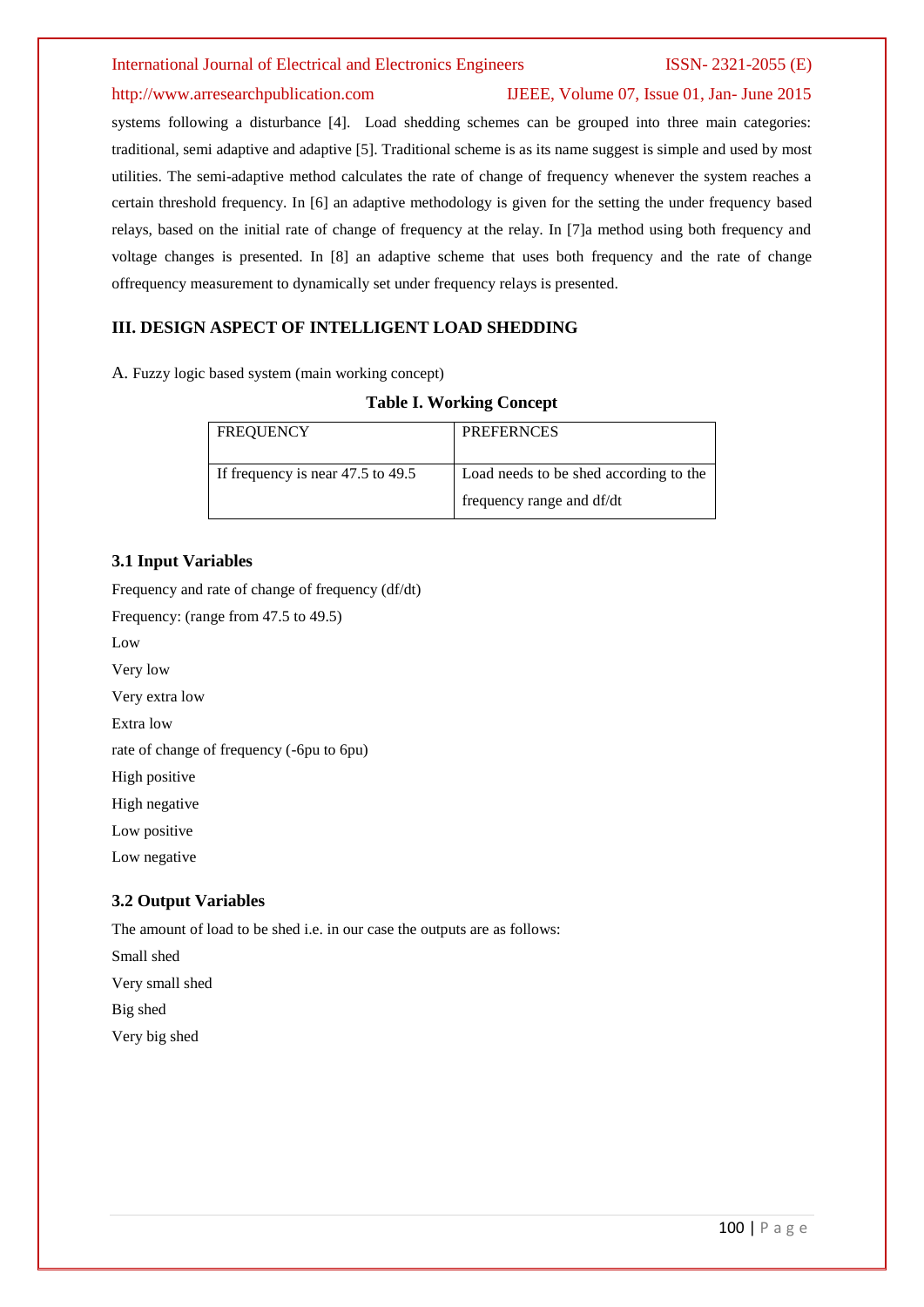http://www.arresearchpublication.com IJEEE, Volume 07, Issue 01, Jan- June 2015

# **3.3 HOW RULES WERE CREATED:**

|    | LOW          | V LOW        | <b>EXT LOW</b> | <b>VEXT LOW</b> |
|----|--------------|--------------|----------------|-----------------|
| HN | <b>SSHED</b> | <b>BSHED</b> | <b>BSHED</b>   | <b>VBSHED</b>   |
| LN | <b>SSHED</b> | <b>SSHED</b> | <b>BSHED</b>   | <b>VBSHED</b>   |
| HP | <b>VSHED</b> | <b>VSHED</b> | <b>SSHED</b>   | <b>SSHED</b>    |
| LP | <b>VSHED</b> | <b>VSHED</b> | <b>VSHED</b>   | <b>VSSHED</b>   |

HN means HIGH NEGATIVESSHED means SMALL SHED

LN means LOW NEGATIVEVSSHED means VERY SMALL SHED

HPmeans HIGH POSITIVEBSHED means BIG SHED

#### LP means LOW POSITIV VBSHED means VERY BIG SHED

Thus 16 rules are formed such that whendf/dt is HN and frequency is low the required amount of shed is ( small shed) and so on.

### **IV. SIMULATION RESULTS**

The simulation work is done on the MATLAB fuzzy toolbox. The rule base is defined on the Sugeno with the information of input and output parameters and the learning of the system is done using the ANFIS.

### **4.1 Various STAGEs in SIMULATION**

1. First the input and output parameters are defined.

2. In the second step rules are defined on the Sugeno model.

3. Then by the help of a MATLAB program, simulation of defined rules is done and set of values are generated.

4. These values are utilized to train the system.

**1. First stage**: defining input and output parameters. First stage of simulation is shown in the Fig1 & Fig2. Here various input and output parameters are defined with their membership functions on FIS.

| Trequency                       |                                     |        | <b>PROJECT</b><br><b>CHARTING</b>      | 55.43                       |
|---------------------------------|-------------------------------------|--------|----------------------------------------|-----------------------------|
| dilet.<br>$\sim$<br>FIG Harvey  | <b>PROJECT</b><br><b>CONTRACTOR</b> |        | 990 Fygon                              | suputf.<br>asserve          |
| <b>And end tool</b><br>Ot memor | <b>SPOAK</b><br>prodoze             | ۰<br>× | <b>Ourner/ Veradile</b><br><b>Hane</b> | <b>HIGHLE</b>               |
| <b>RIVER HENRY</b>              | <b>WIRDS</b>                        | $\sim$ | Time.<br><b>Ranger</b>                 | if what.<br><b>GRISTONE</b> |
| <b>INSURANCE REAL</b>           | <b>Braker</b>                       | a.     | ÷                                      |                             |

# **Fig1. Input and Output Parameters**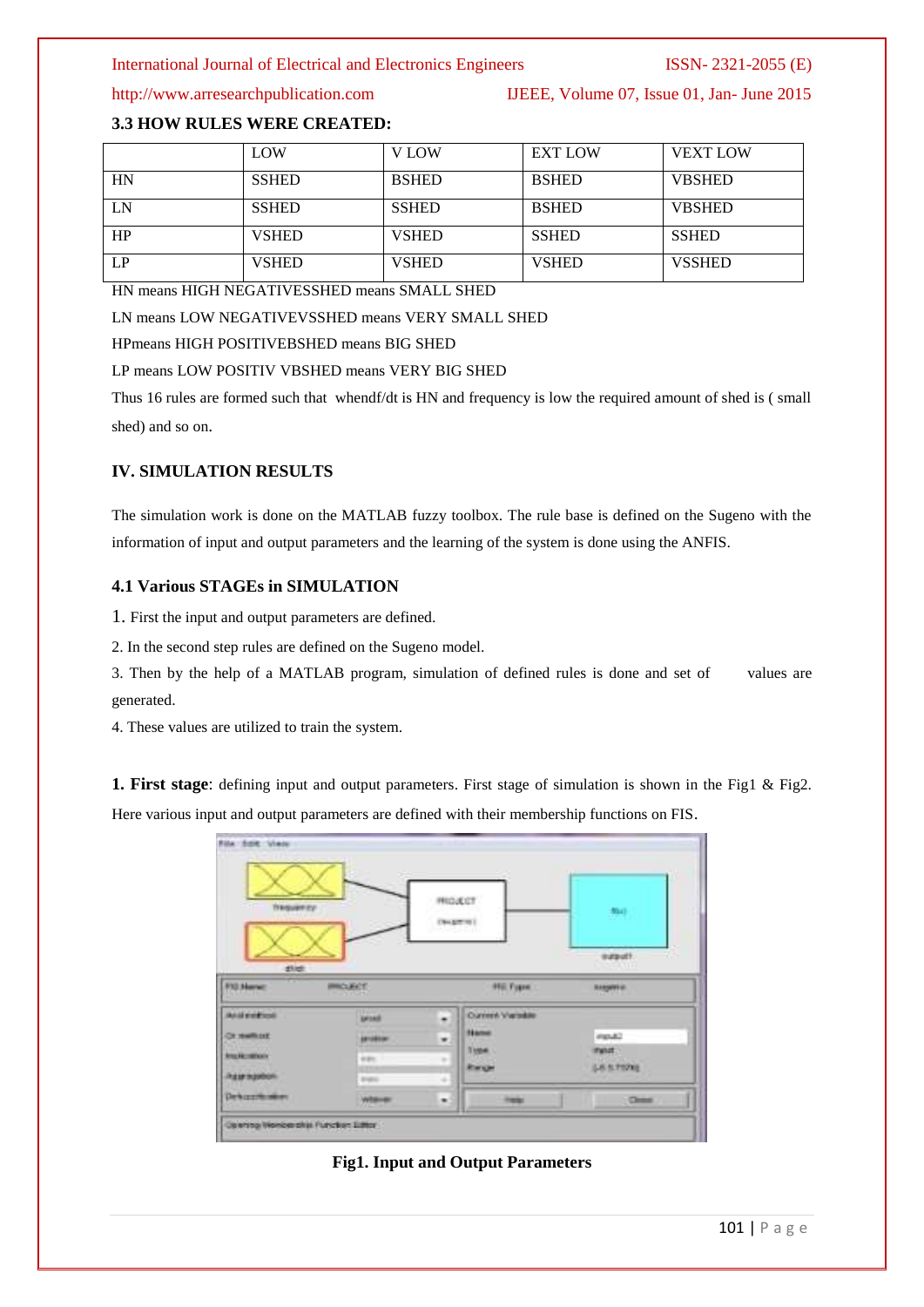http://www.arresearchpublication.com IJEEE, Volume 07, Issue 01, Jan- June 2015





# **2. Second Stage:** Defining the rules

| 1. If (input1 is in1mf1) and (input2 is in2mf1) then (output is out1mf1) (1)    | ۸Í |
|---------------------------------------------------------------------------------|----|
| 2. If (input1 is in1mf1) and (input2 is in2mf2) then (output is out1mf2) $(1)$  |    |
| 3. If (input1 is in1mf1) and (input2 is in2mf3) then (output is out1mf3) (1)    |    |
| 4. If (input1 is in1mf1) and (input2 is in2mf4) then (output is out1mf4) (1)    |    |
| 5. If (input1 is in1mf2) and (input2 is in2mf1) then (output is out1mf5) (1)    | E  |
| 6. If (input1 is in1mf2) and (input2 is in2mf2) then (output is out1mf6) (1)    |    |
| 7. If (input1 is in1mf2) and (input2 is in2mf3) then (output is out1mf7) (1)    |    |
| 8. If (input1 is in1mf2) and (input2 is in2mf4) then (output is out1mf8) (1)    |    |
| [9. If (input1 is in1mf3) and (input2 is in2mf1) then (output is out1mf9) (1)   |    |
| [10. If (input1 is in1mf3) and (input2 is in2mf2) then (output is out1mf10) (1) |    |
| 11. If (input1 is in1mf3) and (input2 is in2mf3) then (output is out1mf11) (1)  |    |







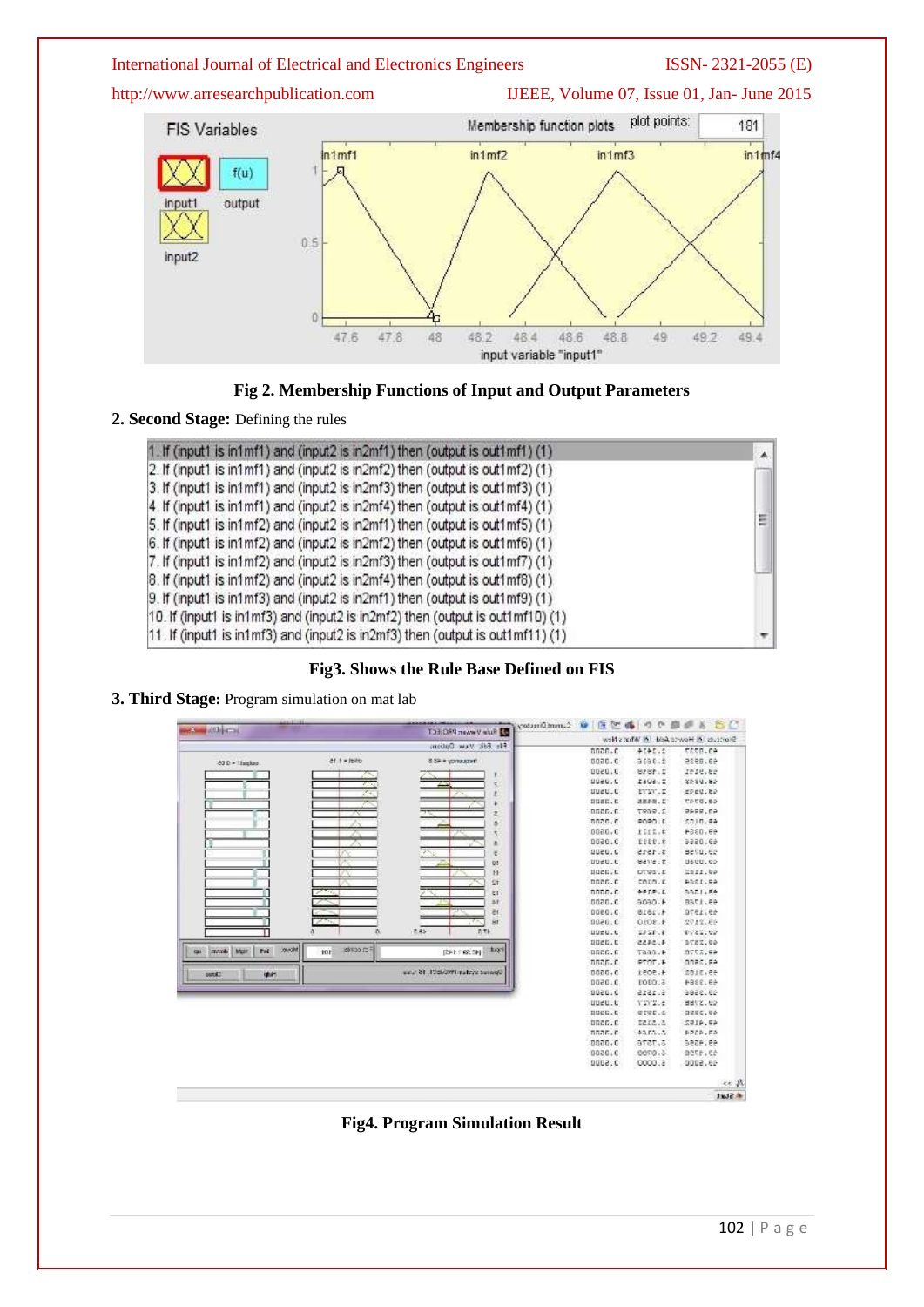http://www.arresearchpublication.com IJEEE, Volume 07, Issue 01, Jan- June 2015

**4. Fourth stage:** Final training &error reduction

| <b>B3</b> Annu Lotter PROJECT                                                                                                                                                                                                                                                                                                                                                                                          |                                                                                                                                                            | Ardia Editor: INCLIETT                                                                                                                                                                                                                      |                                                                                                                                                                                                                                                                                                                    | <b>Color contracts of American Actuals</b>                                                                                                                      |
|------------------------------------------------------------------------------------------------------------------------------------------------------------------------------------------------------------------------------------------------------------------------------------------------------------------------------------------------------------------------------------------------------------------------|------------------------------------------------------------------------------------------------------------------------------------------------------------|---------------------------------------------------------------------------------------------------------------------------------------------------------------------------------------------------------------------------------------------|--------------------------------------------------------------------------------------------------------------------------------------------------------------------------------------------------------------------------------------------------------------------------------------------------------------------|-----------------------------------------------------------------------------------------------------------------------------------------------------------------|
| Alder - Ralid: Alberta                                                                                                                                                                                                                                                                                                                                                                                                 |                                                                                                                                                            | File - Edit - View:                                                                                                                                                                                                                         |                                                                                                                                                                                                                                                                                                                    |                                                                                                                                                                 |
| Texting Data ( )<br>耳当に<br><b>WINDS ENDINGER</b><br><br>AN DISTRIBUTE<br>룘<br>0.47<br>ip unwept.<br>$-1444.$<br>0.3<br>$\cdots$<br>.                                                                                                                                                                                                                                                                                   | $-$ AM'ri con<br>-<br>#otkeets.p<br><b><i>But intends</i></b> 1<br>al ad aquistment<br>4.4.<br>Will took state<br><b>Load to: 1601</b><br><b>CONTACTOR</b> | (令)目(<br>. .<br>0.8<br><b>CREATIVE CONTRACT</b><br>100 M M M M M M<br>$\frac{1}{3}$ e.<br>(Thomas control)<br>9.7<br><b>CONTRACTOR COMMENTS</b>                                                                                             | Training Clata (doll)<br>CORRESPONDED TO BOOK RESIDENTS TO BOOK A SURFACE OF DISTING                                                                                                                                                                                                                               | AMTERIA<br>Work Handler, 20<br># of cutsular<br><b>Put yand mite</b><br>41.41<br>Write Break Maker<br><b>Entered 795</b><br>0.120.00<br><b>Structure</b>        |
| ×ь<br>ж<br>56<br><b>GRAK KAT TERRIAL</b><br>X cost-away<br>USEAVAN FOX<br><b>Carlos Editorial</b><br>Type:<br><b>Y</b> time<br>Load Non Re<br>-<br><b>STAKING</b><br>at the<br><b>Bettil Tidesprock</b><br>Load Trew, working<br>tages<br>10.01<br>.<br><b>CHICAMIENS</b><br>Chesting<br><b>DON'T BEER</b><br><b>BASKINE</b><br><b>NA ARMANDS</b><br>$+00$<br><b>Carera</b><br>LOWED ME<br><b>Classical ad at 7110</b> | CHAIRING<br>TAUX RIGHT<br><b>Florida in consumers</b><br>Travers' and a<br>Testing data<br>Chessing Lab<br><b>Travell Stevens</b>                          | n<br>$-0.05$<br>30<br><b>TELE</b><br>m<br><b>Limit Old a</b><br><b>Type:</b><br><b>TTIME</b><br>Transport<br><b>SALE STAR</b><br>Personnel<br>Cleanance<br><b>OWNER BAY</b><br><b>Contract</b><br><b>Longel Trade</b><br><b>Thear Ilaks</b> | <b>CO</b><br>30<br>60<br>data net innos<br><b>CHOWARD FIS</b><br>Treaty Pitt<br>Camero Mentional<br>Link2 Friday<br><b>FlyTored</b><br>Lisail Hoer wisener<br><b>Bryon Tubernoon</b><br>13, 24<br>a. Grid gamikhini<br><b>Banker</b><br>Guin miustervys<br>1.000<br><b>IDessenhale FSS</b><br><b>Theats Francy</b> | <b>JUDIER PH</b><br>76<br><b>TALE FEE</b><br><b><i>Doll Howman</i></b><br>an interesta data-<br><b>Testing data</b><br><b>Thenking data</b><br><b>Test Nova</b> |
| <b>Enrich Hollan Innovations</b><br><b>RAGAZ</b>                                                                                                                                                                                                                                                                                                                                                                       | EXHA                                                                                                                                                       | <b>Statt charge bunded</b>                                                                                                                                                                                                                  |                                                                                                                                                                                                                                                                                                                    | Akaku<br>Cluse.                                                                                                                                                 |







**Fig 8. ANFIS info After Training**

After testing the following data, comprising of all the information is generated on the MATLAB window:

```
ANFIS info:
Number of nodes: 53
Number of linear parameters: 16
Number of nonlinear parameters: 24
Total number of parameters: 40
Number of training data pairs: 70
Number of checking data pairs: 0
Number of fuzzy rules: 16
```
Start training ANFIS ...

 $\mathtt 1$ 0.0416922  $\overline{2}$ 0.0418605

Designated epoch number reached --> ANFIS training completed at epoch 2.



**Fig9. Training Error**